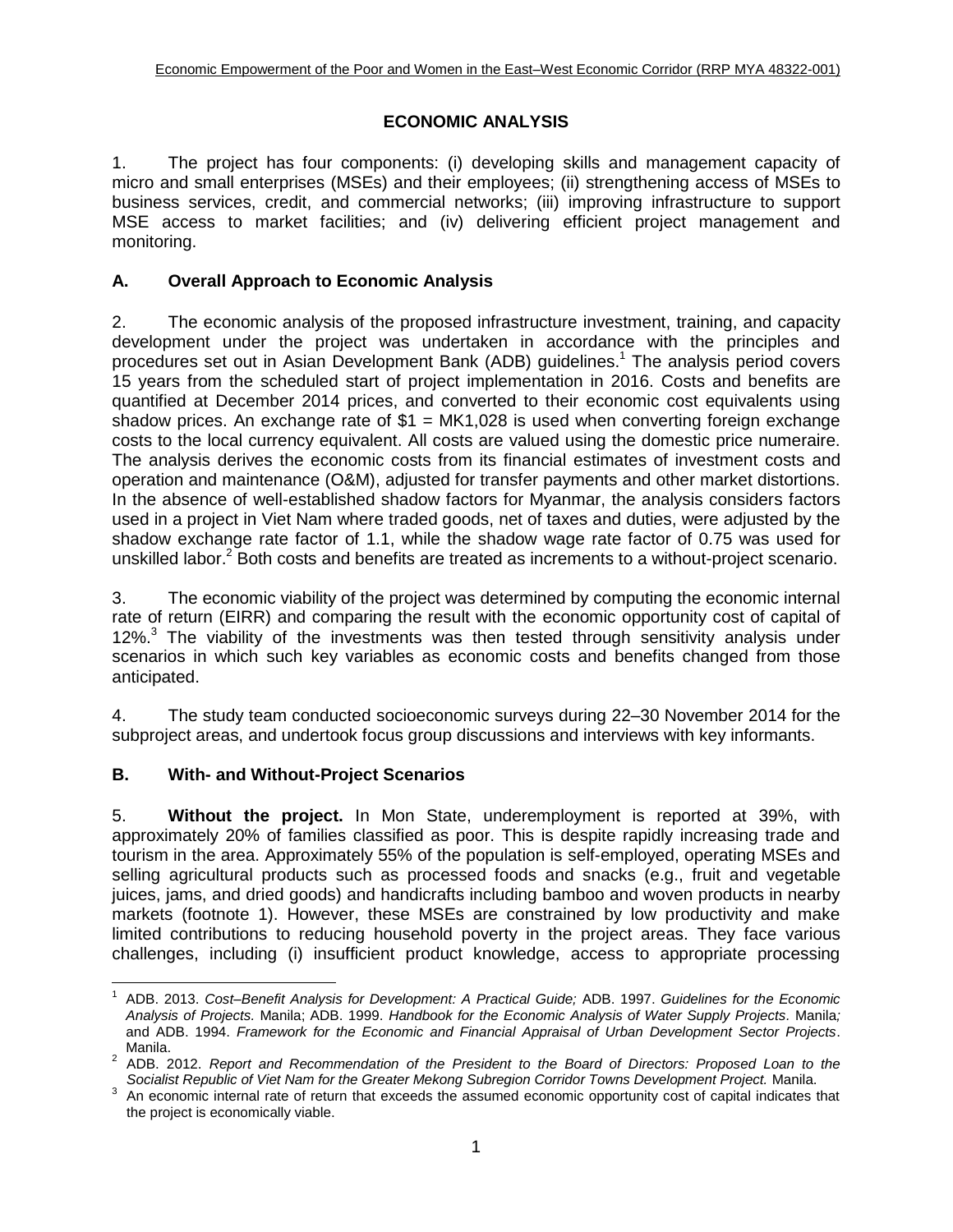technology, and lack of skilled employees; (ii) lack of business management skills and access to business development services; (iii) limited access to finance and markets;<sup>4</sup> and; (iv) weak infrastructure and institutional support.

6. **With the project.** The project will support 900 households in 12 villages in Chaungzon, Kyaiktho, Mawlamyine, and Mudon townships, to access livelihood and employment by promoting pro-poor microenterprise development of locally made handicrafts and processed foods for local and tourist markets. The project will provide technical training to (existing and potential) MSEs, together with business development and management skills; and facilitate access to finance, markets, and business support services. This will enable MSEs and women to establish productive businesses or expand into higher-value production. MSE development will create new jobs and support skill development aligned with labor market needs. This will support the unemployed and the poor and marginalized, especially women, to enter the workforce.

### **D. Economic Benefits**

7. Economic benefits considered when evaluating the economic viability of the proposed investments include the following:

8. The economic value of incremental income for the existing 900 producers, retailers, and traders due to enhanced capacity is based on the increase in daily income from the withoutproject scenario estimated at the economic price of \$2.4 per day to the with-project scenario of \$3.4 per day.<sup>5</sup> Data was derived from the value chain analysis conducted in November 2014. The economic value was computed by multiplying the number of existing producers, retailers, and traders by the estimated incremental income due to the project, and assuming the following employment rates: 40% in 2017, 50% in 2018, 60% in 2019, 70% in 2020, and 80% from 2021 onward. Since 2010, the employment rate in Myanmar has averaged about 76%.<sup>6</sup>

9. The economic value of income from new employment to be generated by the project was computed by multiplying the expected number of trainees (495 people currently unemployed) with the expected daily income they will earn after the training (\$3.4/day) and the employment rates, considering the time required for the beneficiaries to find new employment. The rates are conservative compared with the planned disbursement of the project, which is 86% in 2016, 8.4% in 2017, 5.1% in 2018, and 0.4% in 2019. Data and assumptions are based on information gathered through the household surveys conducted in each of the subproject areas and interviews with the poor women and ethnic minorities, entrepreneurs, and retailers.

10. The value of economic benefits from the construction of a market facility was computed by multiplying the estimated 25 vendors with the amount that they are willing to pay for the rental of market stalls. The willingness to pay is a proxy indicator of the benefits that would be derived from the project as perceived by the target users. As per the survey conducted in November 2014, the target vendors are willing to pay about \$100/stall/month or \$3.3/stall/day. However, since the amount is relatively high for targeted beneficiaries, for the purpose of the

 4 In Mawlamyine township, no craft or souvenir markets are dedicated for tourists to buy local products. Several civil society organizations and nongovernment organizations have small craft outlets dispersed on the outer edge of the city far from the main tourist site. A key reason for this is that these less ideal locations offer affordable rents. However, annual rental fees are often required in advance.

<sup>&</sup>lt;sup>5</sup> Income data were converted to economic cost by multiplying the financial cost with a conversion factor of 0.75 for unskilled labor.

<sup>6</sup> World Bank. 2014. *World Development Indicators*. http://data.worldbank.org/country/myanmar.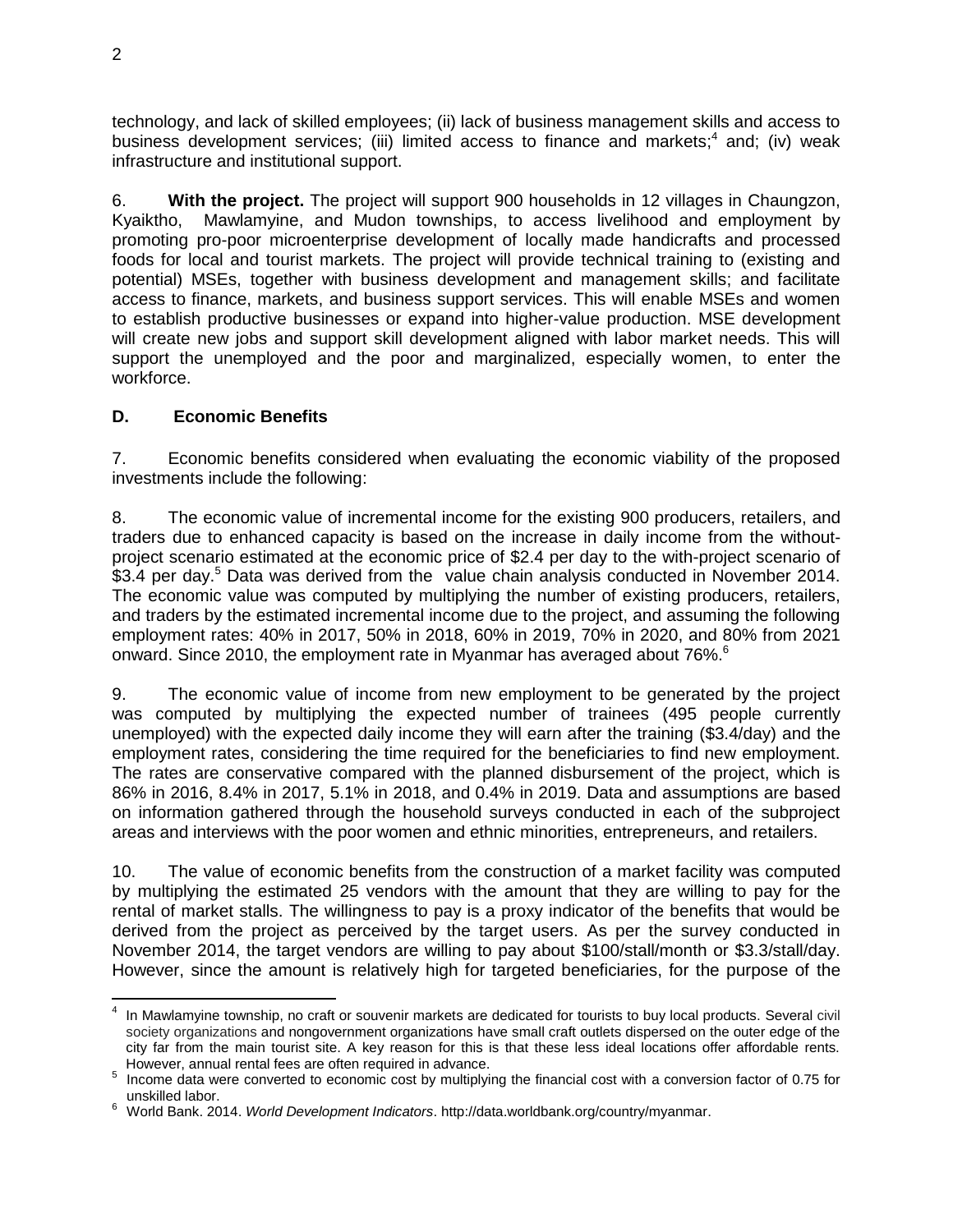cost–benefit analysis, a rate of \$20/stall/month or \$0.7/stall/day is assumed as the benefit of the project and vendors are assumed to be at work 250 days annually.

11. The analysis makes annual projections of target beneficiaries, income, and willingness to pay of market vendors. Parameters and values used in quantifying the economic benefits are shown in Table 1.

| <b>Item</b>                                                                                        | Total           | Mawlamyine     | Kyaiktho | <b>Remarks</b>                                      |
|----------------------------------------------------------------------------------------------------|-----------------|----------------|----------|-----------------------------------------------------|
| <b>Target Number of Trainees</b>                                                                   | 1,740           | 795            | 945      | Handicrafts = $845$                                 |
|                                                                                                    |                 |                |          | Processed foods = 895                               |
| Producers                                                                                          | 900             | 450            | 450      | Persons                                             |
| Retailers and traders                                                                              | 160             | 60             | 100      | Persons                                             |
| Members of producer households and<br>employees                                                    | 500             | 250            | 250      |                                                     |
| Market management committees                                                                       | 10              | 10             | $\Omega$ |                                                     |
| Processing facilities committees                                                                   | 20              | $\Omega$       | 20       |                                                     |
| Master trainers from producer groups                                                               | $\overline{50}$ | 25             | 25       |                                                     |
| Workers in processing facilities                                                                   | 100             | $\Omega$       | 100      | For 1 handicrafts and 1<br>food processing facility |
| <b>New Employment</b>                                                                              | 495             | 270            | 225      |                                                     |
| Market vendors                                                                                     | 25              | 25             | $\Omega$ |                                                     |
| Market vendor employees                                                                            | 50              | 50             | 0        |                                                     |
| Market operations                                                                                  | 20              | 20             | 0        |                                                     |
| Employees for 1 handicraft and 1 food<br>processing facility (to be constructed under<br>Output 3. | 100             | $\mathbf 0$    | 100      |                                                     |
| New MSEs (remittances)                                                                             | 100             | $\overline{0}$ | 100      |                                                     |
| New MSEs, producer groups, self employed                                                           | 150             | 150            | 0        |                                                     |
| Master trainers from producer groups                                                               | 50              | 25             | 25       |                                                     |
| Estimated annual employment rate of<br>trainees                                                    |                 |                |          | Consultant's best estimates                         |
| 2017                                                                                               | 40%             |                |          |                                                     |
| 2018                                                                                               | 50%             |                |          |                                                     |
| 2019                                                                                               | 60%             |                |          |                                                     |
| 2020                                                                                               | 70%             |                |          |                                                     |
| 2021 and onward                                                                                    | 80%             |                |          |                                                     |
| Average daily salary per worker <sup>a</sup>                                                       |                 |                |          |                                                     |
| Without project (\$/day)                                                                           | 2.4             |                |          |                                                     |
| With project (\$/day)                                                                              | 3.4             |                |          |                                                     |
| Willingness to pay of market vendors <sup>a</sup>                                                  |                 |                |          |                                                     |
| Number of vendors                                                                                  |                 | 25             |          |                                                     |
| \$/stall/day                                                                                       |                 | 0.7            |          | Assumed at \$20/stall/month                         |
| Number of vending days per year                                                                    |                 | 250            |          | Assumed at 5 days/week.                             |

**Table 1: Parameters for Economic Benefit Computation**

<sup>a</sup> Fact-finding survey conducted on 22-30 Nov 2014. Multiplied by conversion factor for unskilled labor of 0.75. Source: Asian Development Bank estimates.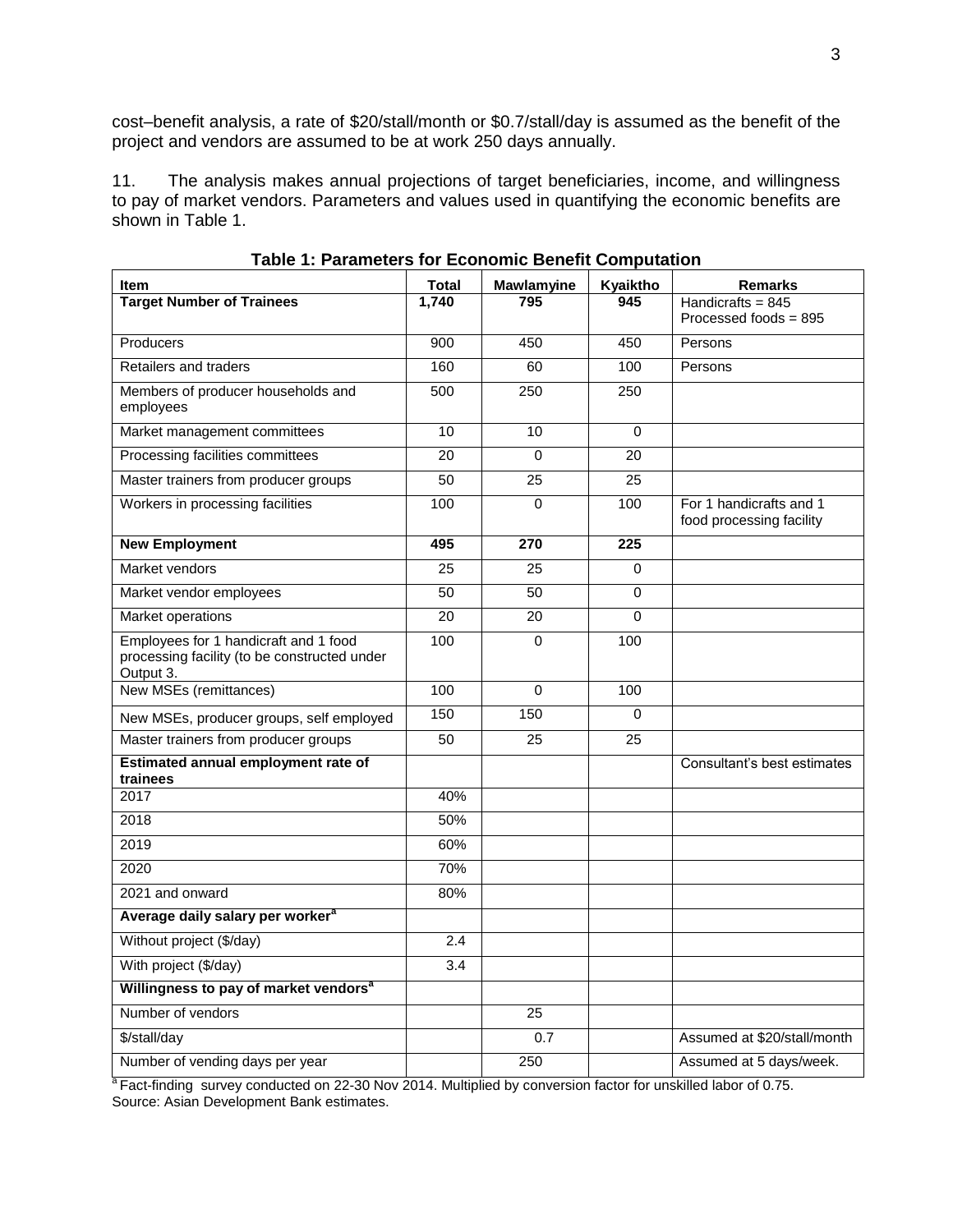12. Other economic benefits identified but not included in the quantification of the EIRR include increased economic productivity that can contribute to reduction of poverty in the project areas, including multiplier effects of increased income; increased access to credit facilities and technical assistance to small and medium-sized enterprises; convenience and savings in time for producers, traders, and retailers with the construction of a local market facility; promotion of trade and tourism in the project areas; and enhanced capacity for project management and monitoring.

#### **E. Economic Costs**

13. Economic costs were derived from the estimates of capital and noncapital investments (project management and training component) in financial terms, exclusive of price contingencies, duties, and taxes. The distribution of costs was identified for traded and nontraded components, multiplying the results by the appropriate conversion factors. The total economic cost is computed at \$3.37 million (Table 2).

|                            |                          | <b>Financial Costs</b> |               | Financial Costs Excluding Tax, Duties & Price Contingencies |                       |                      |        |                        |        |                      |                |              |  |
|----------------------------|--------------------------|------------------------|---------------|-------------------------------------------------------------|-----------------------|----------------------|--------|------------------------|--------|----------------------|----------------|--------------|--|
|                            | Foreign                  | Local                  | Total<br>Cost | <b>Unskilled Labor</b>                                      |                       | <b>Skilled Labor</b> |        | <b>Local Materials</b> |        | <b>Foreign Costs</b> |                | Economic     |  |
|                            | <b>Exchange Currency</b> |                        |               |                                                             | <b>Percent Amount</b> | Percent              | Amount | Percent                | Amount |                      | Percent Amount | <b>Costs</b> |  |
| A Base Cost                |                          |                        |               |                                                             |                       |                      |        |                        |        |                      |                |              |  |
| Civil Works                | 0.37                     | 0.55                   | 0.92          | 18%                                                         | 0.17                  | 12%                  | 0.11   | 30%                    | 0.28   | 40%                  | 0.37           | 0.91         |  |
| 2 Mechanical and Equipment | 0.17                     | 0.06                   | 0.23          | 0%                                                          |                       | 15%                  | 0.03   | 10%                    | 0.02   | 75%                  | 0.17           | 0.25         |  |
| 3 Consultants              |                          |                        |               |                                                             |                       |                      |        |                        |        |                      |                |              |  |
| a. Project Management      | 0.04                     | 0.09                   | 0.13          | 0%                                                          |                       | 50%                  | 0.06   | 20%                    | 0.03   | 30%                  | 0.04           | 0.13         |  |
| b. Capacity Development    | 0.40                     | 0.93                   | 1.33          | 0%                                                          |                       | 50%                  | 0.67   | 20%                    | 0.27   | 30%                  | 0.40           | 1.37         |  |
| 4 Training                 | 0.06                     | 0.17                   | 0.22          | 0%                                                          |                       | 50%                  | 0.11   | 25%                    | 0.06   | 25%                  | 0.06           | 0.23         |  |
| 5 Others                   |                          | 0.17                   | 0.17          | 0%                                                          |                       | 50%                  | 0.09   | 50%                    | 0.09   | 0%                   |                | 0.17         |  |
| Subtotal (A)               | 1.03                     | 1.97                   | 3.00          | 5%                                                          | 0.17                  | 36%                  | 1.07   | 24%                    | 0.73   | 34%                  | 1.03           | 3.07         |  |
| <b>B</b> Contingencies     |                          |                        |               |                                                             |                       |                      |        |                        |        |                      |                |              |  |
| 1 Physical                 | 0.10                     | 0.33                   | 0.43          | 4%                                                          | 0.02                  | 25%                  | 0.11   | 17%                    | 0.07   | 24%                  | 0.10           | 0.31         |  |
| 2 Price                    |                          |                        |               |                                                             |                       |                      |        |                        |        |                      |                |              |  |
| Subtotal (B)               | 0.10                     | 0.33                   | 0.43          | 4%                                                          | 0.02                  | 25%                  | 0.11   | 17%                    | 0.07   | 24%                  | 0.10           | 0.31         |  |
| Total Project Cost (A+B)   | 1.14                     | 2.30                   | 3.44          | 5%                                                          | 0.18                  | 34%                  | 1.18   | 23%                    | 0.81   | 33%                  | 1.14           | 3.37         |  |

# **Table 2: Computation of Economic Costs** (\$ million)

Source: Asian Development Bank.

14. O&M costs are estimated at \$3,321 per month for the market facility and \$2,170 per month for the processing facilities. Conversion factors were used to convert civil works to economic cost. The resulting total economic O&M cost is \$65,000 per annum.

#### **F. Economic Internal Rates of Return and Sensitivity Analysis**

15. Based on the estimates of the stream of economic benefits and costs over the 15-year analysis period, the EIRR is computed at 13% and the economic net present value at \$0.17 million. Sensitivity tests were computed for scenarios based on (i) 20% increase in investment costs, (ii) 20% increase in O&M costs, (iii) 20% decrease in beneficiaries' incremental income, (iv) 20% decrease in willingness to pay of market vendors, and (v) simultaneous increase in costs by 20% and decrease in benefits by 20%. The project is most sensitive to a decrease in incremental income, increase in investment cost, and a worst case of simultaneous increase in costs and decrease in benefits. Table 3 summarizes the results of the base case and the sensitivity tests for the overall project evaluation.